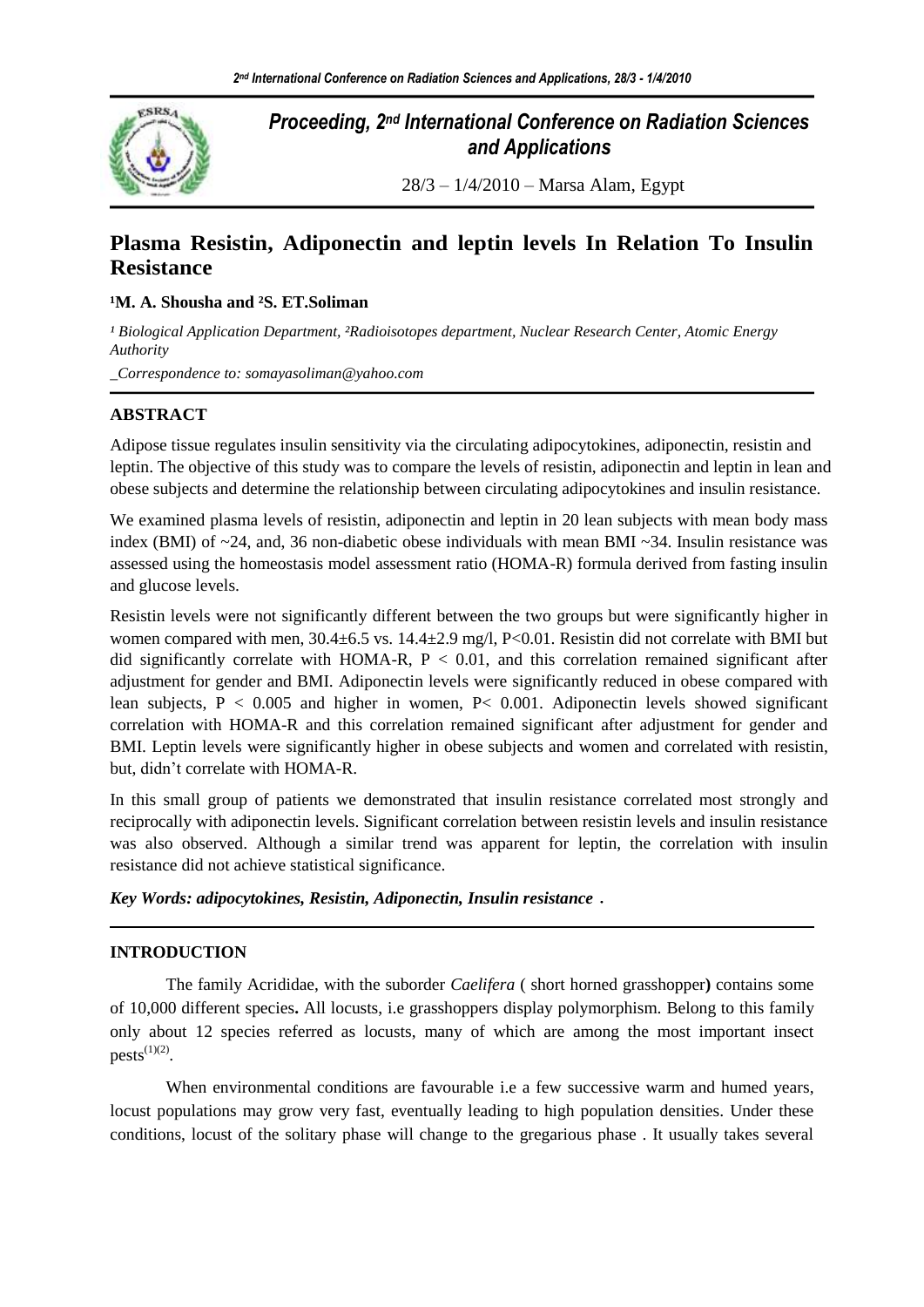generations before the gregarious locusts form the huge migratory swarms that may devastate large area $(3,4,5)$ 

The most important organs that involved directly in the polymorphism phenomenon and the transition from solitary phase to gregarious phase are the fat bodies. Locust fat body sustains and assists the formation of the giant locust swarm with perfect flight performance, synthesizes, stores and mobilizes energy-rich substrate that are used to overcome periods of starvation to power flight and / or to fuel egg production $(2)$ .

Investigation the protein patterns of the fat bodies of hoppers and adults of the desert locust *Schistocerca gregaria* may help in the understanding the biochemical and physiological changes occurred in the solitary form of this species, as well as opening new lines in research concerning the the locust phase polymorphism.

#### **SUBJECTS and METHODS**

#### **Subjects**

Both lean and obese male and female Egyptian subjects were studied. Participants in the study, 56 persons, were recruited from healthy volunteers and patients attending obesity clinics in Kasr Elaini hospitals. Informed consent was obtained from all subjects. Subjects were considered lean if their body mass index (BMI) was less than 25(20 persons). Obese subjects (36 patients) were screened for diabetes using an oral glucose tolerance test. The WHO diagnostic criteria were used to interpret the oral glucose tolerance test. Subjects found to have diabetes were excluded.

#### **Assays**

Resistin was measured by an enzyme-linked immunoassay kit obtained from Biovendor Laboratory Medicine Inc. (Brno, Czech Republic). This biotin-labeled antibody sandwich assay measures homodimeric resistin. The intra-assay and inter-assay coefficients of variation were 4.5 and 7.8%.

Adiponectin and leptin were measured by RIA using reagents from Linco Research Inc. (St Charles, MO, USA). Insulin was measured by RIA using Pharmacia- Upjohn Diagnostics (Uppsala, Sweden). The insulin RIA measures immune- reactive insulin since the antibody used shows some cross-reaction with proinsulin and incompletely cleaved proinsulin.Samples were measured in duplicate in the same assay run where the intra-assay coefficients of variation were 5, 4.5 and 6% respectively.

Blood glucose was measured using an automated glucose oxidase method. Insulin resistance was assessed using the homeostasis model assessment ratio (HOMA-R) a formula derived from fasting glucose and fasting insulin. <sup>(8)</sup>.

#### **Statistical analysis**

Data are expressed as means  $\pm$  S.D. Statistical analysis was performed using either two-tailed Student's t-test where single comparisons were made or Dennett t-test where multiple comparison with one control group was required (as in Fig. 2). Linear regression analysis was used to determine correlation coefficients between various parameters. Prior to regression analysis, data were tested for normality of distribution by the Shapiro–Wilk test and consequently BMI, HOMA-R, leptin, insulin,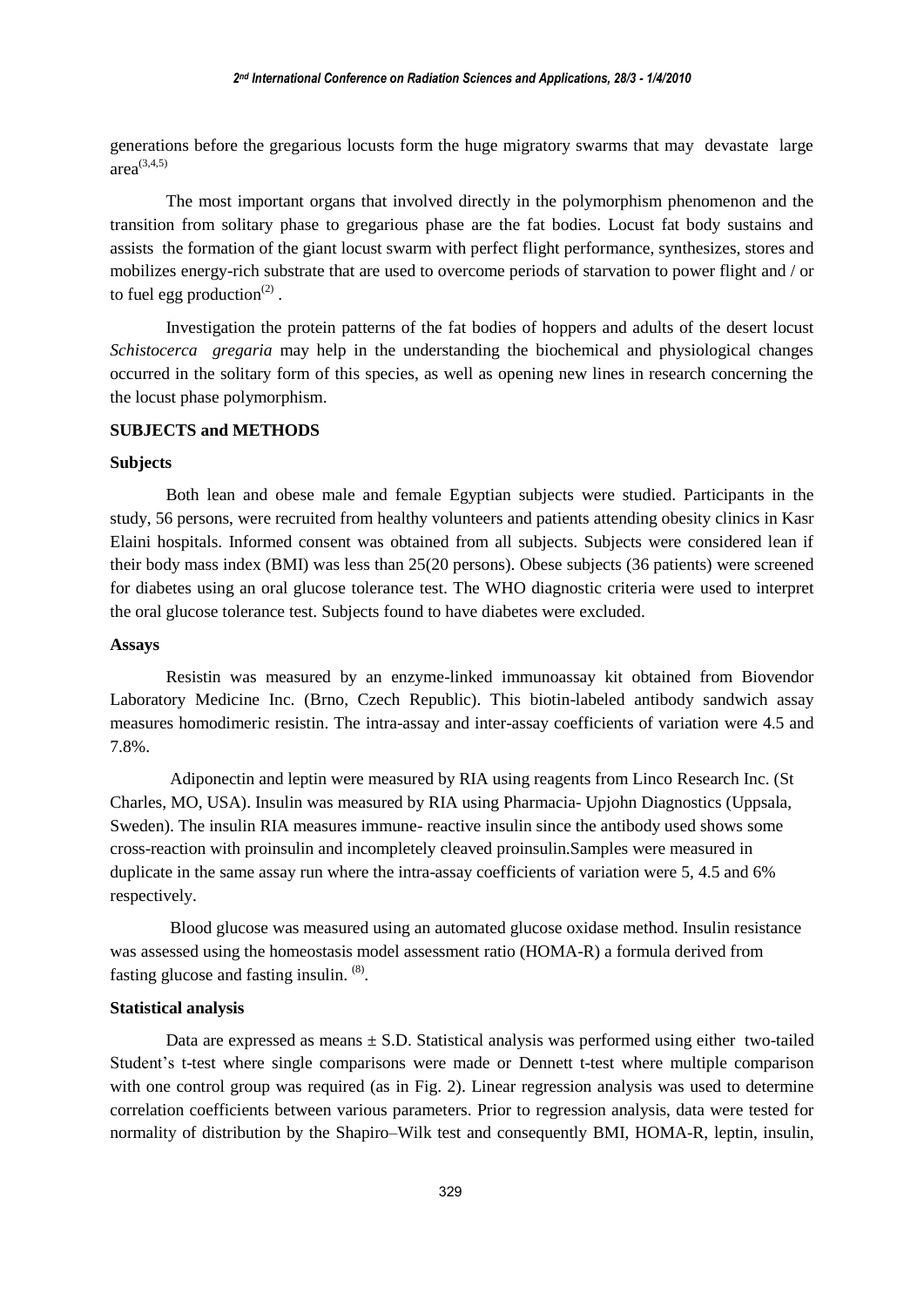resistin and adiponectin were log transformed to obtain normal distributions. Partial correlation coefficients were also obtained by controlling for gender, BMI and fasting glucose.

### **RESULTS**

The mean fasting plasma glucose level was significantly higher in the obese subjects than in the lean subjects but still within the normal non-diabetic range (Table 1). Five obese patients had impaired fasting glucose (6.9-7.5 mmol/l), while no lean subjects had impaired fasting glucose. Insulin levels and insulin resistance, as assessed using theHOMAR formula, were significantly increased in obese subjects compared with lean controls (table1).

|                      | Lean subjects  | Obese subjects | P         |
|----------------------|----------------|----------------|-----------|
|                      |                |                | value     |
| Males / Females      | 10/10          | 18/18          | <b>NS</b> |
| Age (years)          | $45.6 \pm 1.2$ | $45.2 \pm 1.0$ | <b>NS</b> |
| BMI $(Kg/m2)$        | $24.1 \pm 0.4$ | $33.9 \pm 1.3$ | < 0.001   |
| Insulin $(mU/l)$     | $6.6 \pm 0.6$  | $11.7 \pm 1.0$ | < 0.001   |
| Glucose (mmol/l)     | $4.8 \pm 0.2$  | $5.1 \pm 0.1$  | < 0.05    |
| HOMA-R               | $1.1 \pm 0.2$  | $2.8 \pm 0.3$  | < 0.001   |
| Resistin $(\mu g/l)$ | $20.9 \pm 3.2$ | $8.8 \pm 5.8$  | <b>NS</b> |
| Adiponectin $(mg/l)$ | $8.6 \pm 0.8$  | $3.3 + 1.8$    | < 0.005   |
| Leptin $(\mu g/l)$   | 6.9 $\pm 0.7$  | $27.9 \pm 3.9$ | < 0       |
|                      |                |                | .001      |

#### **Table 1.Description of study population**

NS: not significant

Plasma resistin levels were similar in lean and obese subjects. However, like adiponectin and leptin, resistin levels were significantly higher in women compared with men;  $30.4 \pm 6.5$  vs.  $14.4 \pm 2.9$ mg/l,  $P < 0.01$ . Resistin did not correlate with BMI but did significantly correlate with HOMA-R, P< 0.01 (Fig.1)



#### **Figure. 1. Correlation between log-transformed plasma resistin and log HOMA-R. Open circles indicate the obese subjects while closed circles represent the lean subjects. The line of best fit is indicated. P< 0.01**

This correlation remained significant even after adjustment for gender, and for gender and BMI (Table 2). Adiponectin levels were significantly reduced in obese compared with lean subjects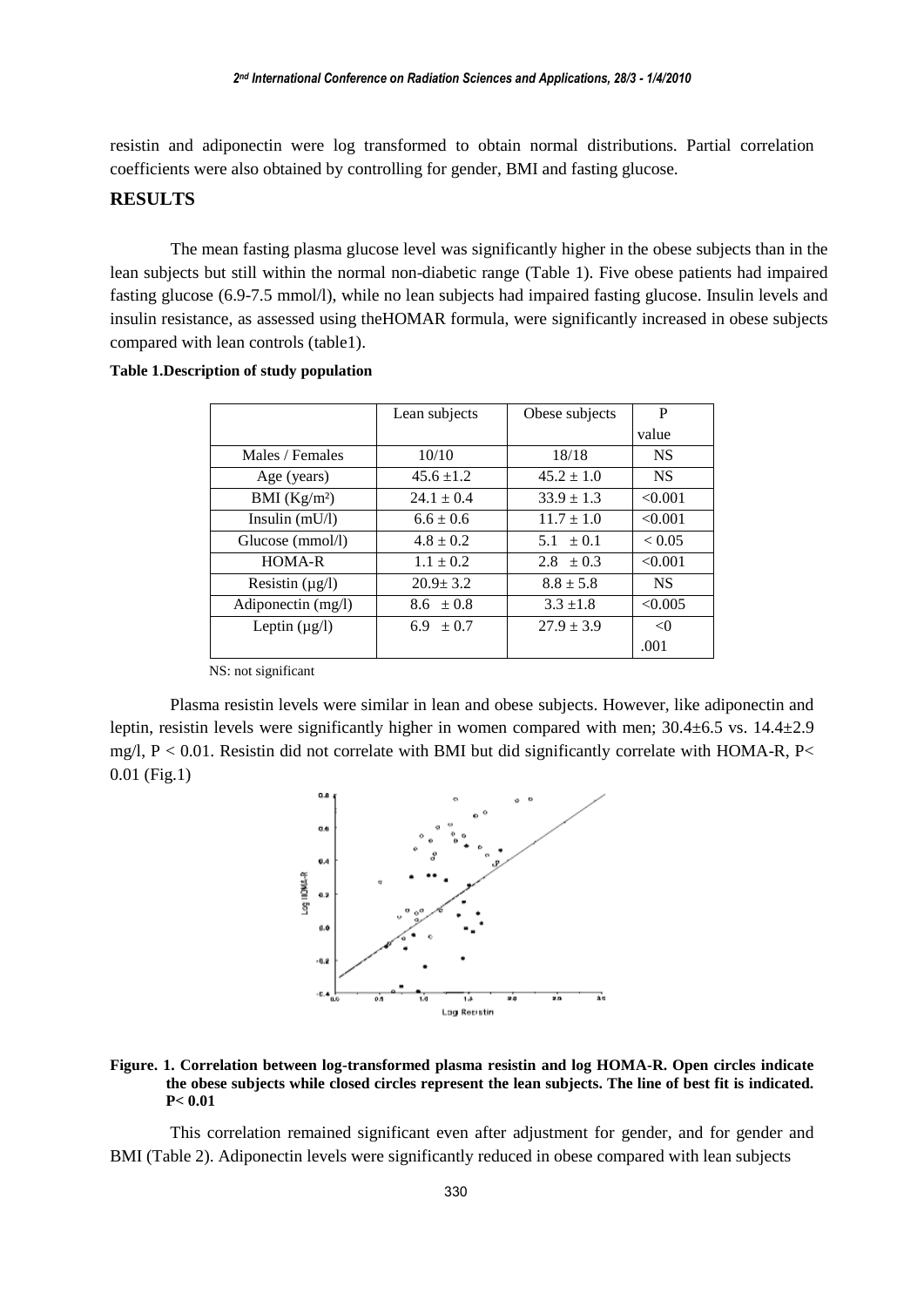(Table 1). Adiponectin levels were higher in lean women compared with lean men,  $18.6\pm2.0$ vs.  $7.0\pm1.7$  mg/l,  $P < 0.005$ , but no significant gender difference was apparent in obese subjects  $(8.8\pm1.1 \text{ vs. } 7.0\pm0.7 \text{ mg/l}$  for women and men respectively). Adiponectin levels showed significant reciprocal correlation with HOMA-R (Table 2).

|                | Resistin    | Adiponectin  | Leptin      |
|----------------|-------------|--------------|-------------|
|                |             |              |             |
| Unadjusted     | $R = 0.564$ | $R = 0.841$  | $R = 0.055$ |
|                | P < 0.001   | P < 0.001    | $P = 0.702$ |
| Adjusted for   | $R = 0.490$ | $R = -0.806$ | $R = 0.140$ |
| Gender         | P < 0.001   | P < 0.001    | $P = 0.331$ |
| Adjusted for   | $R = 0.513$ | $R = -0.608$ | $R = 0.105$ |
| gender and BMI | P < 0.001   | P < 0.00     | $P = 0.478$ |

**Table 2 Correlations between adipocytokines and HOMA-R**.

Leptin levels were significantly higher in obese subjects (Table 1) and women. Leptin levels were correlated significantly with BMI,  $R = 0.732$ ,  $P< 0.001$ , and, although seems to be correlated with HOMA-R, the correlation between leptin and HOMA-R was not statistically significant even after adjusting for gender, and gender and BMI (Table 2). Significant correlation was observed between leptin and resistin, whereas there was no significant correlation between adiponectin and either leptin or resistin. Since HOMA-R is not a particularly precise measure of insulin resistance we also analyzed the correlation between the adipocytokine levels, fasting glucose and insulin separately.



**Fig. (2) shows the relationship between fasting glucose and adipocytokine levels. Subjects with fasting glucose in the lowest and highest tertiles had similar adiponectin levels, whereas subjects who were in the highest tertile group for fasting glucose had significantly higher resistin and leptin levels than those in the lowest tertile for fasting glucose.**

Figure. 2. Distribution of adipocytokines level according to fasting glucose. Lean and obese subjects were divided into tertiles based upon fasting glucose levels. \*P< 0.05, \*\*P < 0.01 for the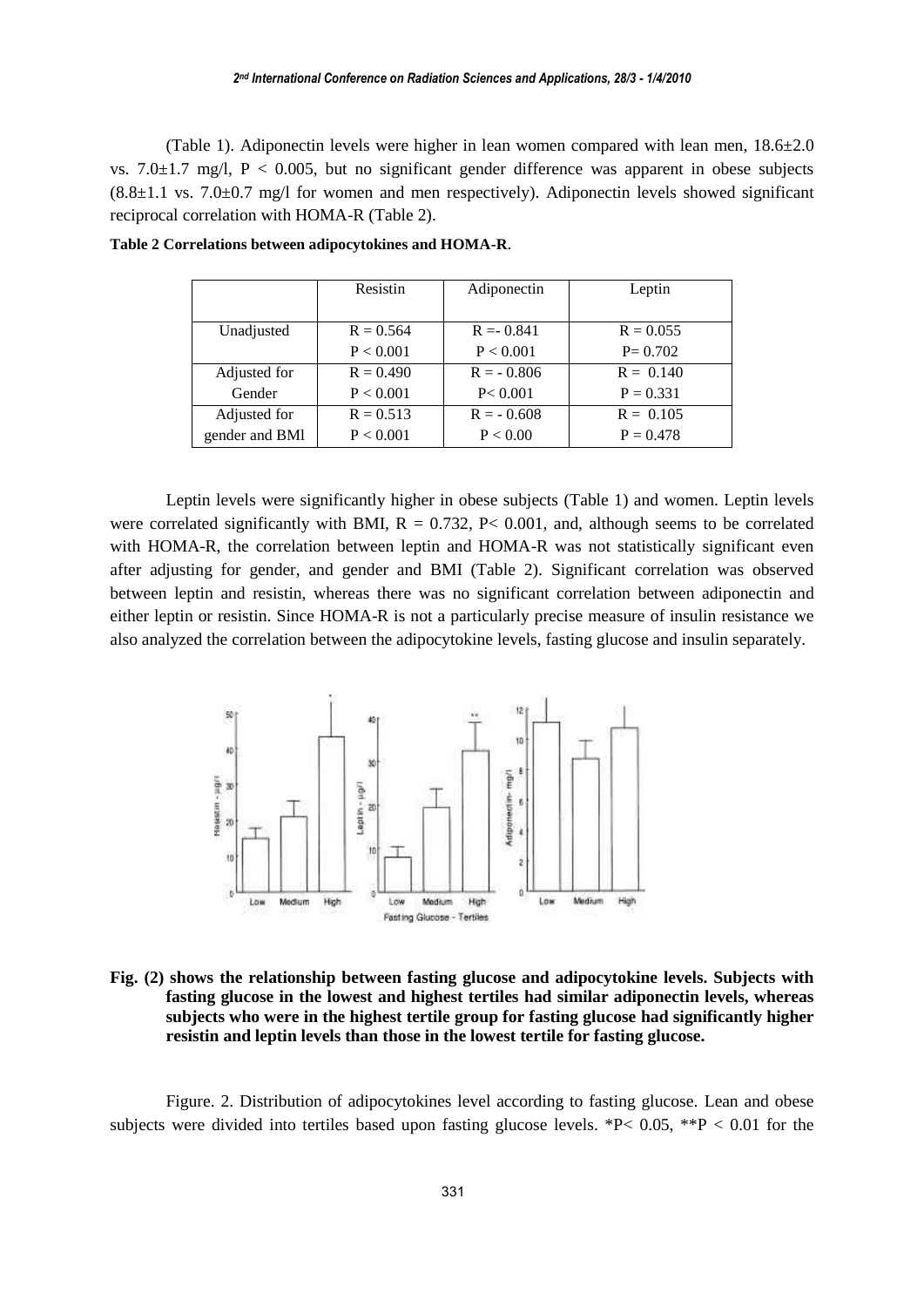significance of the difference between the highest and lowest tertile of fasting glucose. The glucose ranges for the tertiles were 3.1–4.7, 4.70–5.2 and 5.2–6.4 mmol/l respectively

Resistin and adiponectin significantly correlated with fasting insulin levels even after adjusting for fasting glucose, gender, and gender and BMI (Table 3).

|                             | Resistin    | Adiponectin | Leptin      |
|-----------------------------|-------------|-------------|-------------|
| Unadjusted                  | $R = 0.547$ | $R = 0.880$ | $R = 0.059$ |
|                             | P < 0.001   | P < 0.001   | $P = 0.683$ |
| <b>Adjusted for Fasting</b> | $R = 0.364$ | $R = 0.873$ | $R = 0.132$ |
| glucose                     | $P = 0.009$ | P < 0.001   | $P = 0.309$ |
| Adjusted for gender         | $R = 0.501$ | $R = 0.681$ | $R = 0.181$ |
|                             | P < 0.001   | P < 0.001   | $P = 0.201$ |
| Adjusted for gender         | $R = 0.456$ | $R = 0.66$  | $R = 0.160$ |
| and BMI                     | P < 0.001   | P < 0.01I   | $P = 0.272$ |

**Table 3 Correlations between adipocytokines and fasting insulin.**

#### **DISCUSSION**

In this study we report for the first time resistin levels in normal men and women. There was significant gender difference, with women having higher values than men. Resistin levels were similar in lean and obese subjects and no significant correlation was observed between resistin levels and BMI. Despite these observations there was significant correlation between resistin level and insulin resistance as measured by the HOMA-R technique. This correlation was observed even after correcting for gender and BMI. HOMA-R is relatively an imprecise method for measuring insulin resistance compared with the glucose clamp technique. The RIA used to measure insulin may measure proinsulin and partially cleaved proinsulin molecules that may be more abundant in insulin-resistant subjects. However, despite these potential limitations, significant correlation was observed between fasting insulin levels and resistin and between fasting insulin and adiponectin levels. In contrast, leptin levels did not correlate with HOMA-R or fasting insulin. Resistin is a peptide hormone produced by adipocytes  $(9, 10)$  and regulates insulin sensitivity  $(2)$ . It is more highly expressed in omental and abdominal subcutaneous white fat than in adipose tissue from the thigh or breast  $(9)$ . It was initially isolated as an mRNA whose expression is suppressed in response to rosiglitazone  $(2)$ . Rosiglitazone, a PPAR-γ receptor agonist, enhances insulin sensitivity and this effect may be due in part to suppression of resistin expression. Furthermore, non-coding single-nucleotide polymorphisms in the resistin gene have been associated with both type 2 diabetes and obesity in Caucasian populations  $(11, 12)$ . As previously reported by others, adiponectin levels were reduced in obese subjects and increased in women compared with men  $(13-16)$ . Other investigators have reported significant correlations between adiponectin levels and insulin resistance in larger studies  $(13, 16)$ , a similar finding was demonstrated in our subjects. Unlike resistin and leptin, where there was an obvious relationship between fasting glucose levels and these adipocytokines, no such relationship was observed with adiponectin. The limited role of adiponectin in enhancement of insulin action would be consistent with the reported studies with adiponectin null mutant mice, which demonstrate that adiponectin deficiency itself results in no insulin resistance or glucose intolerance <sup>(18)</sup> or only moderate insulin resistance and mild glucose intolerance rather than type 2 diabetes  $(19, 20)$ . However, our data clearly demonstrate that insulin resistance is more tightly correlated with circulating resistin and adiponectin than leptin levels. Hulver et al. (17) demonstrated that exercise training-induced enhancement of insulin sensitivity was not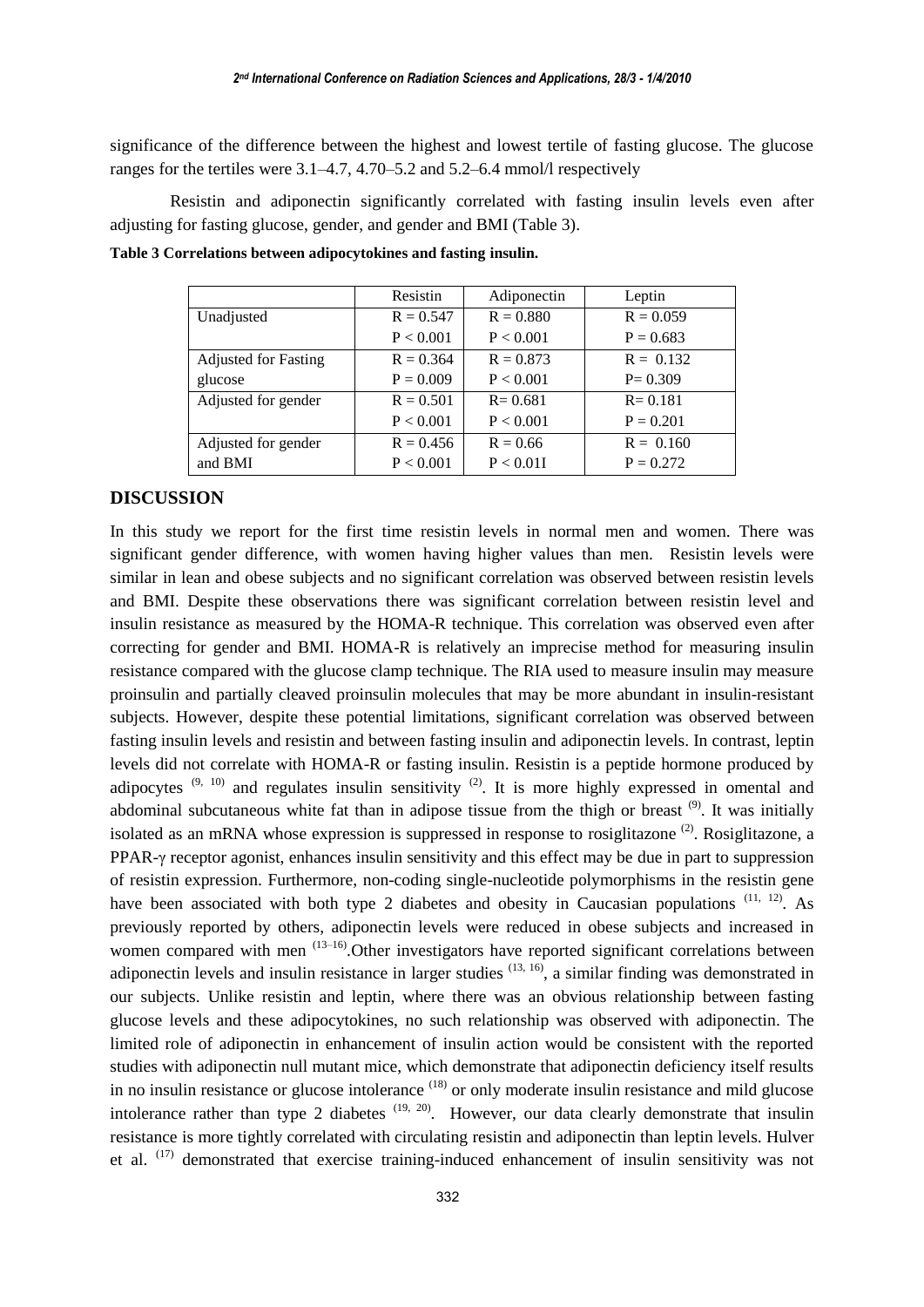accompanied by changes in adiponectin levels. Of interest was the observation that leptin levels didn't correlate with insulin resistance as measured by HOMA-R, although, correlated strongly with fasting glucose levels even after correcting for gender and BMI. While previous reports have indicated a relationship between leptin levels and insulin resistance, this relationship has been considered by some to be due to increased fat mass (21). Other investigators have demonstrated both in experimental animals and in human subjects that the association between insulin resistance and leptin levels may be independent of body fat mass  $(22, 23)$ . Leptin can also inhibit insulin-stimulated glucose uptake in cultured rat skeletal muscle cells  $(24)$ . Since our study had a relatively small number of subjects it is possible that with larger number of subjects the correlation between leptin and insulin resistance may have achieved statistical significance.

#### **CONCLUSION**

In summary, we have provided evidence that resistin levels correlate with insulin resistance in non-diabetic subjects. This association is less marked than that seen for adiponectin and insulin resistance but stronger than the association between leptin and insulin resistance.

### **REFERENCES**

- **1.** Yamashita S, Nakamura T, Shimomura I, Nishida M, Yoshida S, Kotani K et al.(2002)Insulin resistance and body fat distribution. *Diabetes Care* (19) 287–291.
- **2.** Steppan CM, Bailey ST, Bhat S, Brown EJ, Banerjee RR,Wright CM et al. (2005) The hormone resistin links obesity to diabetes. *Nature* (409) 307–312.
- **3.** Lehmann JM, Moore LB, Smith-Oliver TA, Wilkison WO, Wilson TM & Kleinwort SA.(2006) An anti diabetic thiazolidinedione is a high affinity ligand for peroxisome proliferator-activated receptor gamma (PPAR-gamma). *Journal of Biological Chemistry* (270) 12953–12956.
- **4.** Yamauchi T, Kamon J,W, Terauchi Y, Kubota N, Hara K et al.( 2003) The fat-derived hormone adiponectin reverses insulin resistance associated with both lipo-atrophy and obesity. *Nature Medicine* (7) 941–946.
- **5.** Maeda N, Takahashi M, Funahashi T, Kihara S, Nishizawa H,Kishida K et al.( 2006) PPARgamma ligands increase expression and plasma concentration of adiponectin, an adipose-derived protein. *Diabetes* (50) 2094–2099.
- **6.** Ceddia RB, Koistinen HA, Zierath JR & Sweeney G. (2006) Analysis of paradoxical observations on the association between leptin and insulin resistance. *FASEB. Journal* (16) 1163–1176.
- **7.** Friedman JM & Halaas JL. (2003) Leptin and the regulation of body weight in mammals*. Nature* (395) 763–779.
- **8.** Mathews DR, Hosker JP, Rudenski AS, Naylor BA, Treacher DF & Turner RC. (1998) Homeostasis model assessment: insulin resistance and b-cell function from fasting plasma glucose and insulin concentration in man. *Diabetologia* (28) 412–419.
- **9.** McTernan CL, McTernan PG, Harte AL, Levick PL, Barnett AH & Kumar S. (2007) Resistin central obesity and type 2 diabetes*. Lancet* (359) 46–47.
- **10.** McTernan MG, McTernan CL, Chetty R, Jenner K, Fisher FM, Lauer MN et al.( 2008) Increased resistin gene and protein expression in human abdominal adipose tissue. *Journal of Clinical Endocrinology and Metabolism* (87) 2407–2410.
- **11.** Engert JC, Vohl MC, Williams SM, Lepage P, Loredo-Osti JC, Faith J et al.( 2008) 50 flanking variants of resistin are associated with obesity. *Diabetes* (51) 1629–1634.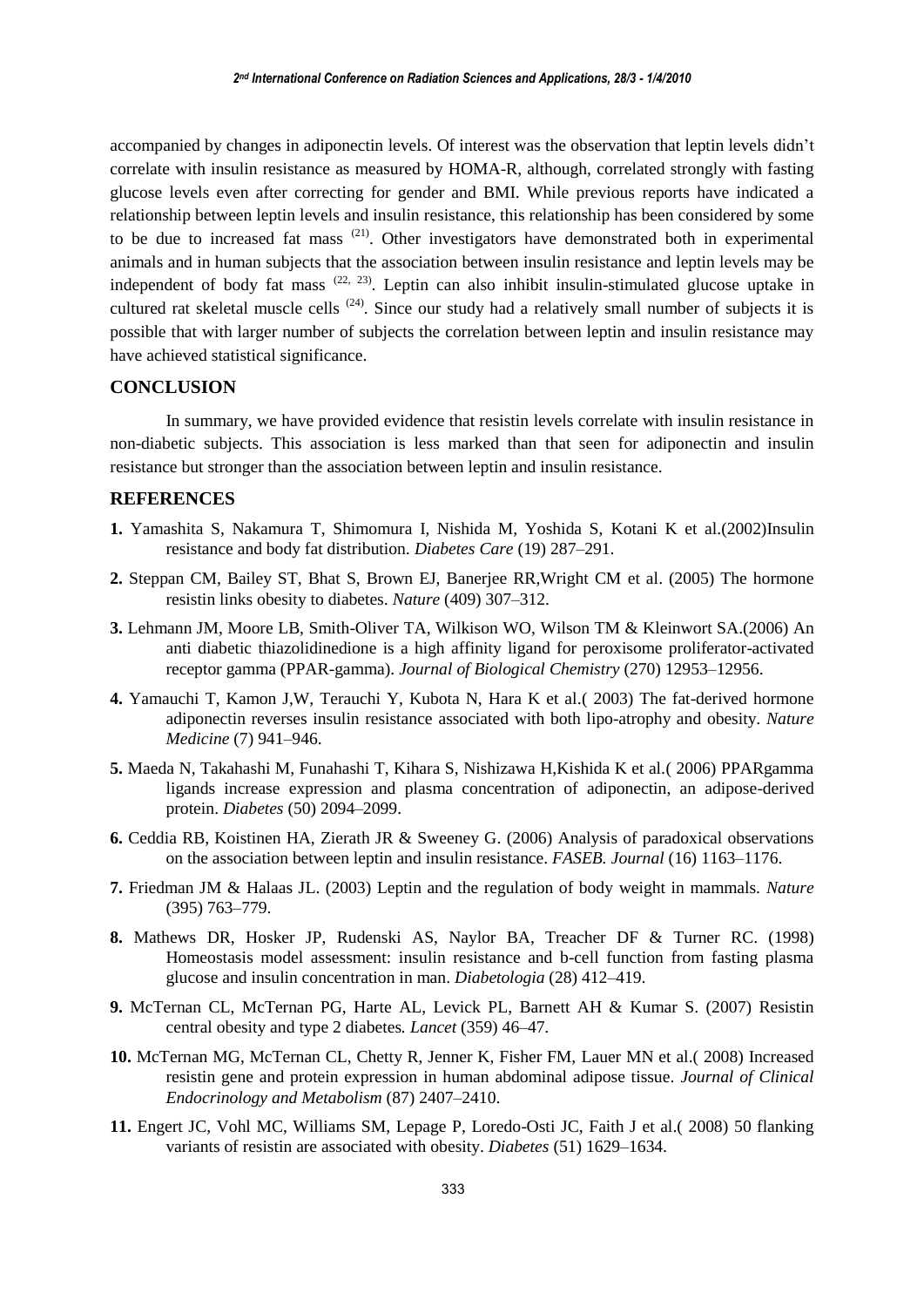- **12.** Wang H, Chu WS, Hemphill C & Elbein SC. (2009) Human resistin gene: molecular scanning and evaluation of association with insulin sensitivity and type 2 diabetes in Caucasians. *Journal of Clinical Endocrinology and Metabolism* (87) 2520–2524.
- **13.** Weyer C, Funahashi T, Tanaka S, Hotta K, Matsuzawa Y, Pratley RE et al. (2006) Hypoadiponectinaemia in obesity and type 2 diabetes: close association with insulin resistance and hyperinsulinemia. *Journal of Clinical Endocrinology and Metabolism* (86) 1930–1935.
- **14.** Stefan N, Bunt JC, Salbe AD, Funahashi T, Matsuzawa Y & Tataranni PA. (2006) Plasma adiponectin concentrations in children: relationship with obesity and insulinemia. *Journal of Clinical Endocrinology and Metabolism* (87) 4652–4656.
- **15.** Yu JG, Javorschi S, Hevener AL, Kruszynska YT, Norman RA, Sinha M et al.( 2005) The effect of thiazolidinedione on plasma adiponectin levels in normal, obese, and type 2 diabetic subjects. *Diabetes* (51) 2968–2974.
- **16.** Matsubara M, Maruoka S & Katayose S. (2004) Inverse relationship between plasma adiponectin and leptin concentrations in normal-weight and obese women. *European Journal of Endocrinology* (147) 173–180.
- **17.** Hulver MW, Zheng D, Tanner CJ, Houmard JA, Kraus WE, and Slentz CA et al. (2007) Adiponectin is not altered with exercise training despite enhanced insulin action. *American Journal of Physiology .Endocrinology and Metabolism* (283) E861–E865.
- **18.** Ma K, Cabrero A, Saha PK, Kojima H, Li L, Chang B et al.( 2005 )Increased b-oxidation but no insulin resistance or glucose intolerance in mice lacking adiponectin. *Journal of Biological Chemistry* (277) 34658–34661.
- **19.** Kubota N, Terauhi Y, Kubota T, Moroi M, Matsui J, Eto K et al. (2007) Disruption of adiponectin causes insulin resistance and neointimal formation. *Journal of Biological Chemistry* (277) 25863–25866.
- **20.** Maeda N, Shimomura I, Kishida K, Nishizawa H, Matsuda M, Nagaretani H et al. (2003) Dietinduced insulin resistance in mice lacking adiponectin/ACRP30. *Nature Medicine* (8) 731– 737.
- **21.** Cnop M, Landchild MJ, Vidal J, Havel PJ, Knowles NG, Carr DR et al. (2005) The concurrent accumulation of intra-abdominal and subcutaneous fat explains the association between insulin resistance and plasma leptin concentrations: distinct metabolic effects of two fat compartments. *Diabetes* (51) 1005–1015.
- **22.** Fischer S, Hanefeld M, Haffner SM, Fusch C, Schwanebeck U, Kohler C et al. (2007) Insulinresistant patients with type 2 diabetes mellitus have higher serum leptin levels independently of body fat mass. *Acta Diabetologica* (39) 105–110.
- 23. Appleton DJ, Rand JS & Sunvold GD. (2008) Plasma leptin concentrations are independently associated with insulin sensitivity in lean and overweight cats. *Journal of Feline Medicine and Surgery* (4) 83–89.
- **24.** Sweeney G, Keen J, Somwar R, Konrad D, Garg R & Klip A (2003). High leptin levels acutely inhibit insulin-stimulated glucose uptake without affecting glucose transporter 4 translocation in 16 rat skeletal muscle cells. *Endocrinology* (142) 4806–4812.